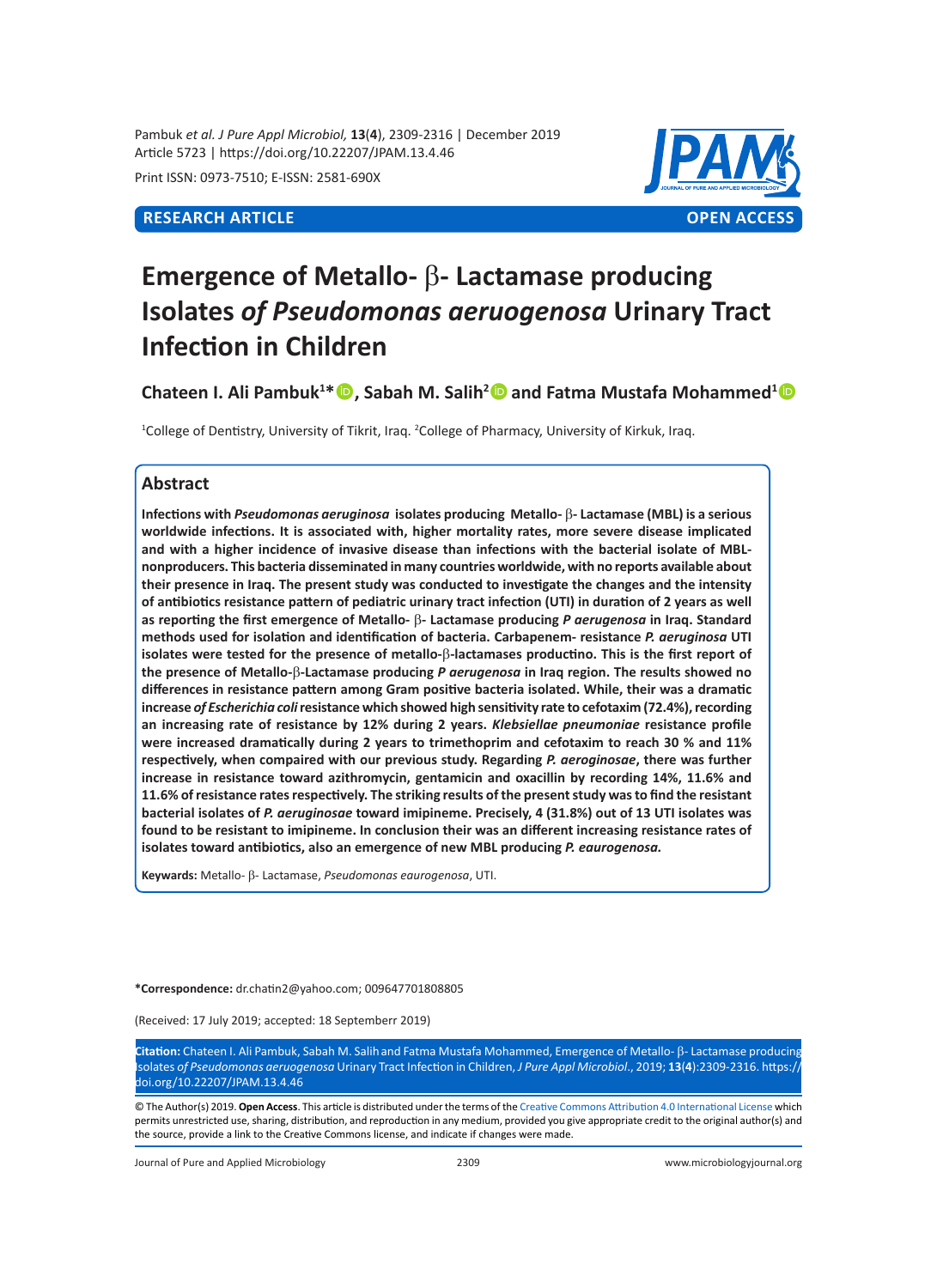# **INTRODUCTION**

Urinary tract infection (UTI) defines as significant number ( $\geq 10^5$ ) Colony Forming Units (CFU) D ml of pathogenic organism in the urinary system (Schnarr and Smaill,2008). UTI is considered to be the most common nosocomial and community acquired infections, with serious high morbidity and increased economic loss in terms of treatment (Ojo and Anibijuwon, 2010). It causes by invasion of pathogenic microorganism into the urinary tract system (Buonsenso and Gutaldi, 2012) .

The UTI is not uncommon in childhood. About 8% or more of girls and about 2% of boys will have a urinary tract infection at some time during childhood. The majority of UTIs occur in the first year of life (Larcombe,1999). Both anatomic and physiologic factors put children at risk of developing UTI. Any anatomic or functional abnormalities of the urinary tract that impede urinary flow can increase the host susceptibility to UTI (Tanagho *et al.,* 2004). Anatomic abnormalities include short urethra in females, urinary obstruction, Vesico ureteral reflux, neurogenic bladder which is the improper storage of urine in bladder and improper emptying of urine from bladder, and uncircumcised in boys. Uncircumcised boys have a great tendency to harbor organisms in the foreskin due to warm, moist and mucosal environment as a result bacteria migrate up to the urethra and colonize in the bladder (Dulczak and Kirk, 2005; Heffner and Gorelick, 2008).

The present study was conducted in order to investigate the changes and the intensity of antibiotics resistance pattern of bacterial UTI describing the susceptibility profiles in Children during two years, according to our previous study (Shahab *et al.* 2017). Also to characterize the new emergence of carbapenem resistance *Pseudomonas aeruginosa* .

# **MATERIALS AND METHODS**

This cross sectional study was carried out from November 2017 to June 2018. Sterile urine samples were collected from children patients, aged 1-10 years, admitted to the Pediatric General Hospital and Kirkuk General Hospital in Kirkuk city, Iraq. Collected urine samples were processed in specific Microbiology laboratory at these Hospitals. Ethics approval in the course of our study was demanded by the Committee of Kirkuk Health Directorate. All the enrolled children patients in the study have signed to give their consents, or were obtained from their parents before collection of urine samples.

# **Antibiotics sensitivity test using disc diffusion method**

Antibiotic susceptibility patterns for all bacterial isolates were performed using single disc diffusion method, measuring the diameter of inhibition zone of bacterial growth according to the NCCLS Antibiotic susceptibility recommendations (Patel *et al.*, 2014). The antibiotic susceptibility test was conducted on the Muller Hinton agar medium using 10 types of antibiotic discs (Ampicillin, Rifampin, Azithromycin, Novabocin, Chloramphenicol, Cefotaxime, Gentamicin, Amoxycillin-clavulanate, Trimethoprim and Oxacillin) (Bioanalyse). The microbial cultures employed by transferring 5 ml of one pure colony in to nutrient agar medium and incubated at 37°C for 24 hours and compared with the standard McFarland solution previously prepared at bacterial concentration of (0.10 x 1.5) cell / ml. Then 0.1 ml of the above microbial culture were spread in the center of Muller Hinton agar with a sterile glass diffuser and then left to dry at room temperature for 10-15 minutes. The transferred antibiotic discs were emplaned by Sterilize forceps by 5 discs per plate and then incubated at 37°C for 24 hours. The diameter of the inhibition zones (including diameter of the disc) was measured and the isolates were divided into 3 categories according to their susceptibility pattern into sensitive, moderatly sensitive and resistant based on the global antibiogram measurements of NCCLS (NCCLS; 2004).

# **Identification of metallo beta lactamase production by** *P. aeruginosa*

The identification of *P. aeruginosa* metallo beta lactamase production isolates was confirmed by employing Epsilometer test (E-test) pursuing Pitout *et al.* method (2005). Briefly, Thirty confirmed isolates were selected to be tested for their MBL enzyme production by E test. MBL diagnostic E-test strip consists of a double sided seven dilution range of imipenem (IP) is the basses of identification. MBL E-test was performed according to the manufacturer's instructions (AB BioMerieux, Solna, Sweden). Stored bacterial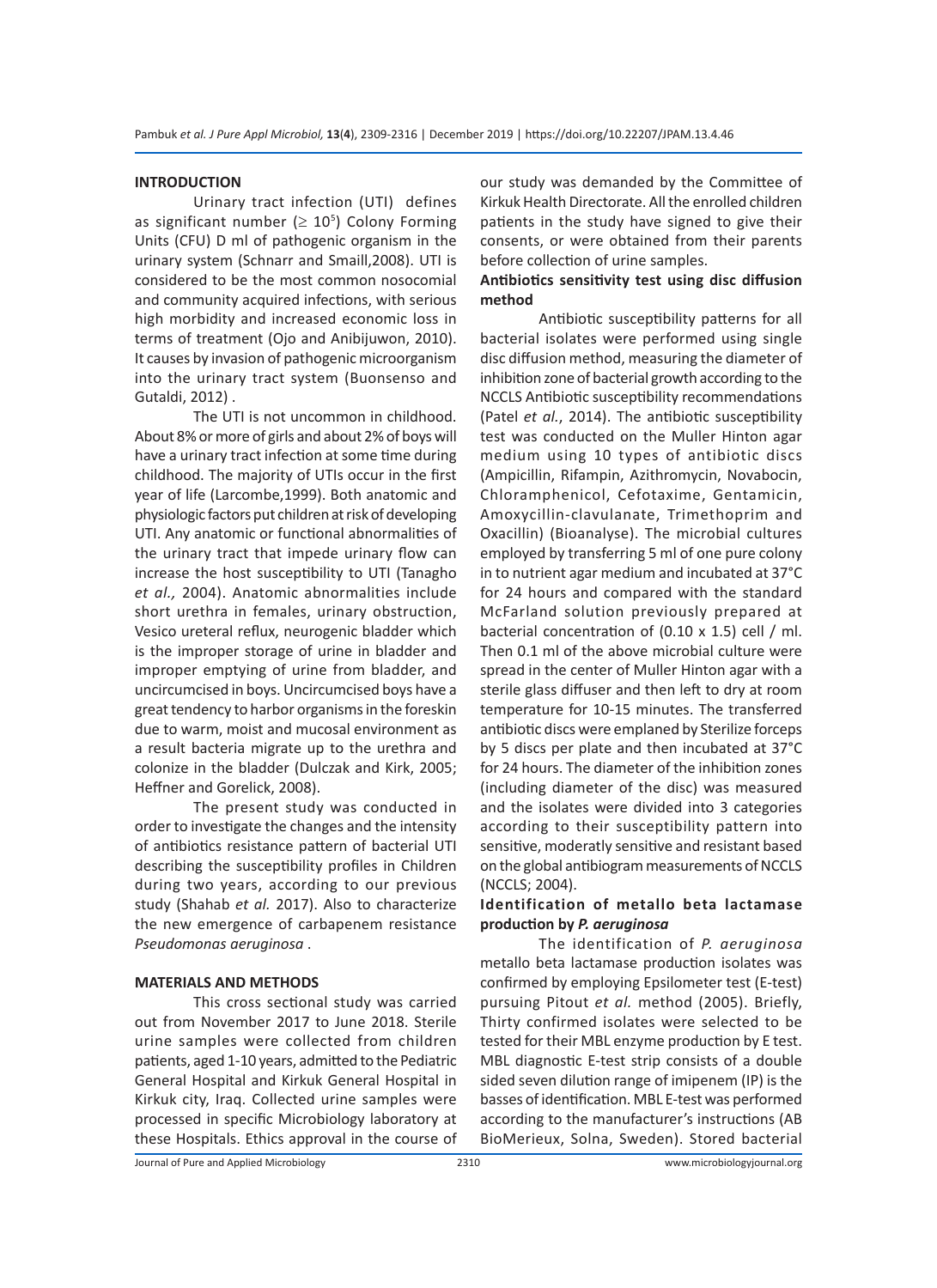isolates were subcultured on blood agar plates and were incubated aerobically at 37°C for 24 hrs. Suspended pure colonies in a 0.85% saline were picked from overnight agar plates and were adjusted to a turbidity of 0.5 McFarland standard.

E-test MBL strips were applied to MH agar plates inoculated with adjusted suspensions. Seeded MH agar plates were incubated aerobically for 24hrs at 37°C.The minimum inhibitory concentration (MIC) end points were read where the inhibition ellipses intersected the strip. A reduction of imipenem MIC in the presence of EDTA that is greater than or equal to eight-fold (IP/IPI >8mm) was interpreted as indicating MBL activity. The presence of a phantom zone or a deformation of the imipenem ellipse was also considered a positive result

# **RESULTS AND DISCUSSION**

# **Distribution of Isolated Bacteria Among Study Groups**

The isolated bacterial distribution of among the study groups, as shown in Table 2, the common isolated bacteria among children with UTI was *Escherichia coli* which constituted 34.11% followed by *K. pneumonia* which constitutes 29.41%, followed by *P. aeruginosa* which recorded relatively a high rate of 15.29%. the lowest UTI was *Proteus mirabilis* (9.41%) and *Staphylococcus epidermidis* with *Staphylococcus aureus* both constituted 5.88% .

# **Distribution of Antibiotics Sensitivity of Gram Positive Bacteria Isolated From Children with UTI**

The vast majority bacteria, among all the bacterial isolates from pediatric UTI, already showed a multidrug-resistance pattern also a different sensitivity to different antibiotics. In this study *S. aureus* showed a high rate of sensitivity to novabocin (100%) while it showed resistant to ampicillin and amoxicillin-clavulanate with a high recorded rate of 100% (Fig. 1). *S. epidermidis*  shows high rate of sensitivity to azithromycin and novabocin (100%) while it was found to be completely resistant to ampicillin, oxacillin and trimethoprim (100%) (Fig. 1) .

It is worth mentioning, in antibiotic era, that the right selection of antibiotic for successful treatment depends on 2 important factors the spectrum of the antibiotic used and the patterns of susceptibility for the uropathogens, its effectiveness for this indication, its collateral effects and coast (Naber *et al.,* 2011). In current study *S. aureus* showed high sensitivity to Novabiocin100% and it was resistant to ampicillin and tetracyclin with recorded ratio of 100%. *S. epidermidis* showed high sensitivity to novabiocin, azithromycin and genatmicin with rate of 100%, while it was 100% resistant to each of ampicillin, oxacillin and trimethoprim and this is the same resistance profile found before 2 years (Shahab *et al.* 2017).



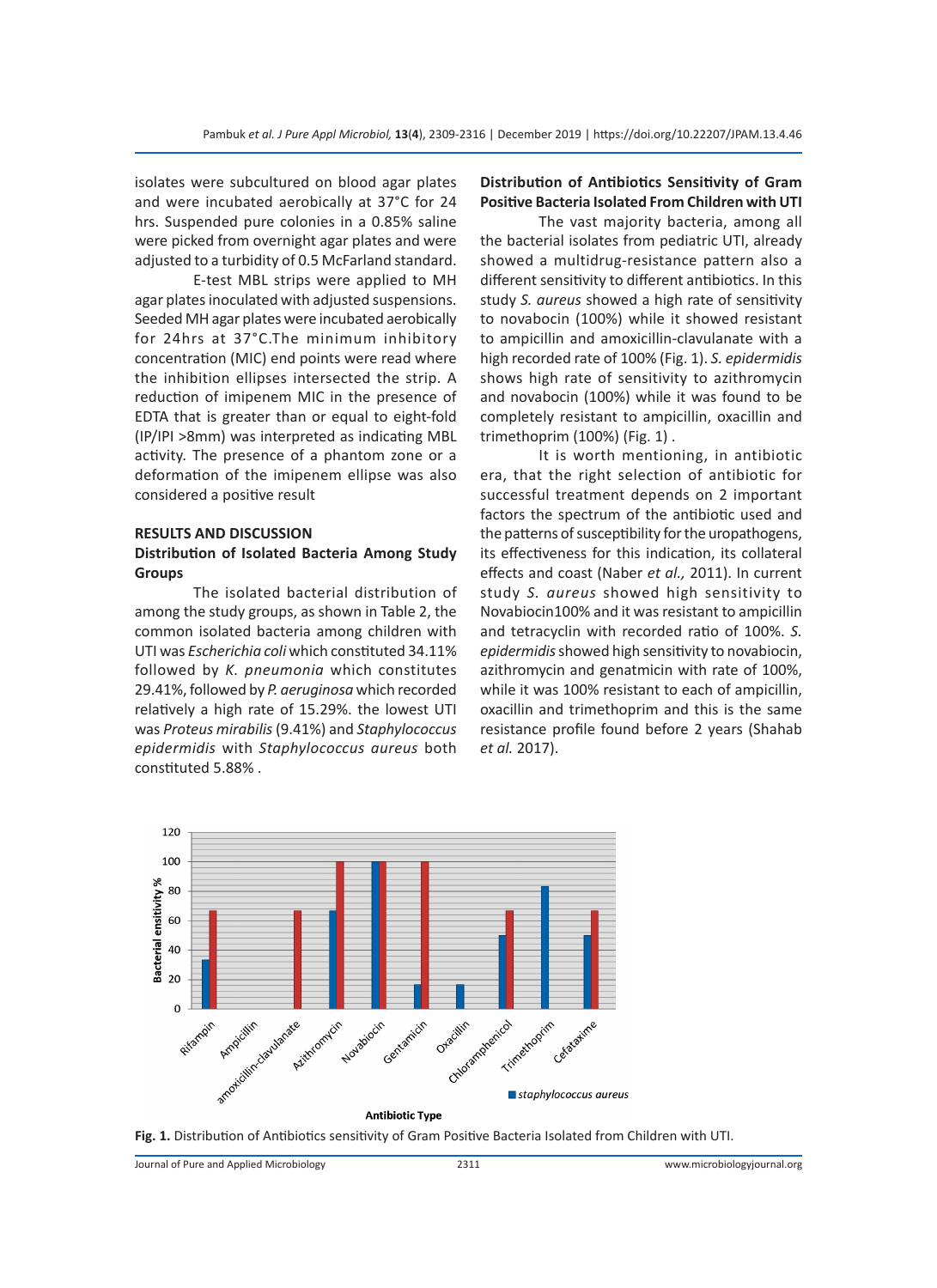A study reported that novabiocin is the most effective antibiotic against *S. aureus* and *S. epidermidis* . As can be seen from results, high resistance of bacterial isolates to ampicillin, the reason is due to a production of the enzyme β-Lactamase that analyst for the β-Lactam ring in the antibiotic and is transformed into composite ineffective and the resistance is due to the change in the permeability of cell membranes of bacteria. The bacteria shows different mechanisms of antibiotic resistance such qualities autopsy for example, the components of plasma membrane role in receiving antibiotics and transfer from outside to inside the cell and access to objective, which affect on it, the absence of such as a result of obtaining genetic mutation leads to resistant bacteria to antibiotic. Plasmids have a pivotal role in the transfer of resistance because the presence of genes that code for them when it moves to does not contain bacteria become resistant after it was sensitive for those antibiotics this is achieved either through transformation, conjugation, transduction and other mechanisms (Mahdi,2009).



**Fig. 2.** Distribution of Antibiotics Sensitivity of Gram Negative Bacteria Isolated from children with UTI.

| Antibiotics                              | Potency<br>$\mu$ g /disc | Diameter of inhibition<br>zone (mm) |              |           |                             |
|------------------------------------------|--------------------------|-------------------------------------|--------------|-----------|-----------------------------|
|                                          |                          | Resistant                           | Intermediate | Sensitive |                             |
| Ampicillin                               | 25                       | $\leq 13$                           | $14 - 16$    | $\geq$ 17 |                             |
| Rifampin                                 | 5                        | $\leq 16$                           | $14 - 17$    | $\geq 20$ |                             |
| Azithromycin                             | 15                       | $\leq 20$                           |              | $\geq$ 21 |                             |
| Novabocin                                | 30                       | $\leq 17$                           | $18 - 21$    | $\geq$ 22 |                             |
| Chloramphenicol                          | 10                       | < 12                                | $12 - 17$    | >18       |                             |
| Cefotaxime                               | 30                       | $\leq 14$                           | $15 - 18$    | $\geq$ 19 |                             |
| Gentamicin                               | 10                       | $\leq 12$                           | $13 - 14$    | $\geq$ 15 |                             |
| Amoxycillin-                             | 10                       | $\leq 12$                           | $15 - 18$    | $\geq$ 19 |                             |
| clavulanate                              |                          |                                     |              |           |                             |
| Trimethoprim                             | 5                        | $\leq 10$                           | $11 - 15$    | $\geq 16$ |                             |
| Oxacillin                                | 5                        | $\leq 10$                           | 11-12        | $\geq$ 13 |                             |
| Journal of Pure and Applied Microbiology |                          |                                     | 2312         |           | www.microbiologyjournal.org |

**Table 1.** Antibiotic discs used in the current study and the global antibiogram activity

Journal of Pure and Applied Microbiology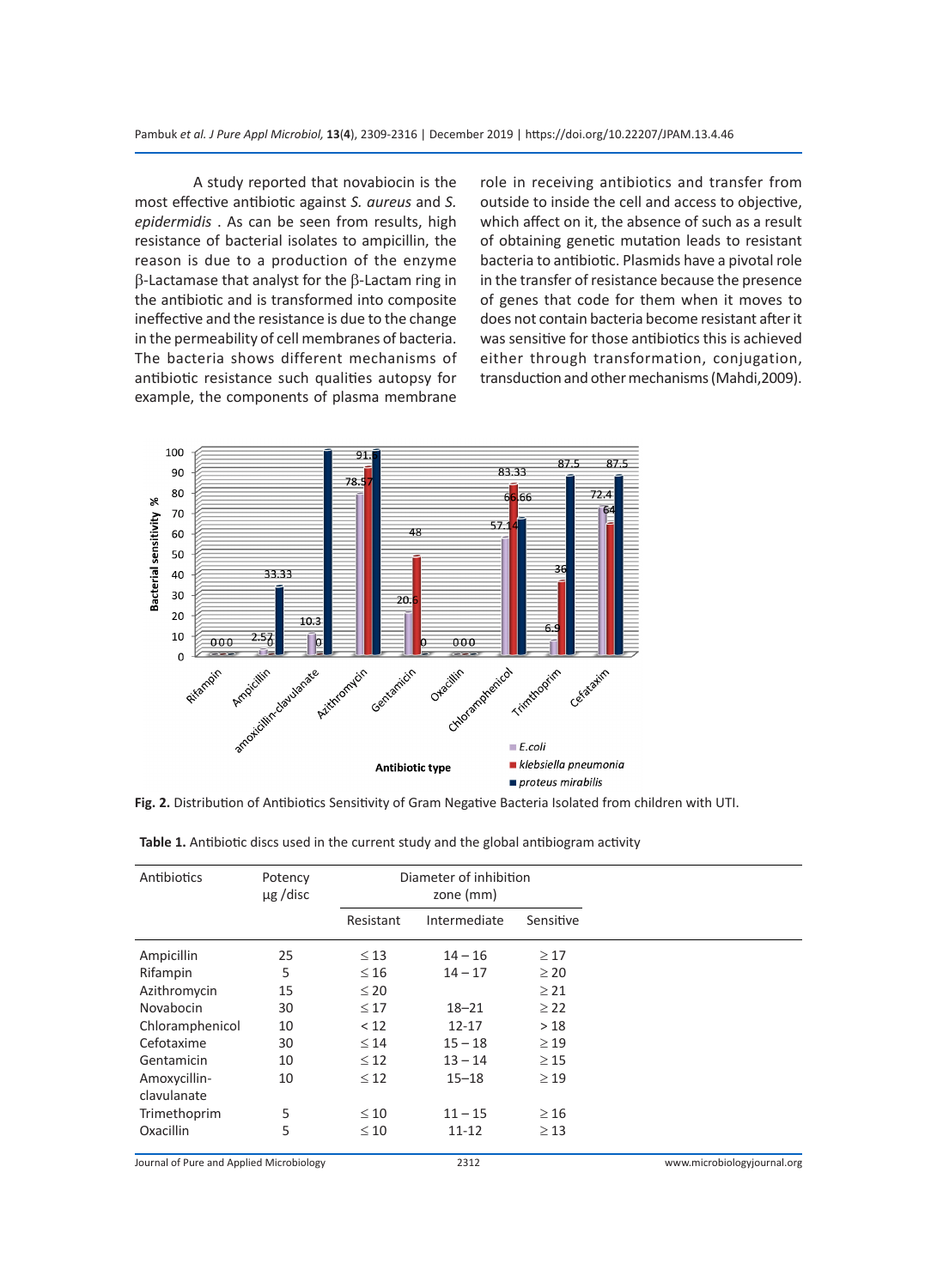# **Distribution of Antibiotics Sensitivity of Gram Negative Bacteria Isolated From Children with UTI**

The vast majority of uropathogenes, among the all bacteria that were isolated from urine, already showed a multidrug-resistance pattern spread deferentially among the bacterial isolates. In which *E. coli* showed high rate of resistance (100%) to oxacillin and rifampin with also high resistance toward trimethoprim reached 6.9 %, while were sensitive (72.4 %) to cefataxim with also low rates of sensitivity toward amoxicillin-clavulanate and gentamycin recorded 10.3 %, 20.6 % respectivally (Fig. 2). *K. pneumoniae* shows high rate of sensitivity (91.6%) to azithromycin and it is resistant to ampicillin, amoxicillin-clavulanate, rifampin, oxacillin (100%), with a low sensitivity rates toward gentamycin, trimethoprim and cefotaxim reached 48%, 36% and 64% respectively. *P. mirabilis* shows high sensitivity rate to cefotaxim and trimethoprim (87.5%) for both and 100 % for azithromycin. The bacteria showed resistant to rifampin, ampicillin, oxacillin and gentamicin (100%) (Fig. 2).

There is generally a positive correlation between antibiotic consumption and incidence of resistance to antibiotic used either for prophylaxis or therapy in infections (Mahdi, 2009). *E. coli* shows high sensitivity rate to cefotaxim (72.4%), recording an increasing rate of resistance by 12% during 2 years (Shahab *et al.* 2018). also it has 100% resistant to each of oxacillin, rifampin and trimethoprim. *K. pneumoniae* shows high sensitivity rate (91.6%) to azithromycin and it has 100% resistant to ampicillin, tetracycline, rifampin and oxacillin, while the resistance profile were increased dramatically during 2 years to trimethoprim and cefotaxim to reach 30% and 11% respectively, when compared with our previous study (Shahab NW, *et.al* 2017). *Proteus mirabilis* shows high sensitivity rate to cefotaxim, tetracyclin. and azithromycin (100%) and it has 100% resistant to gentamicin, rifampin and oxacillin. Regarding trimethoprim and cefotaxim

**Table 2.** Percentile values of bacterial distribution among pediatric UTI

| <b>Isolated Bacteria</b>   | Positive Bacterial<br>UTI Cases<br>Children with UTI |       |
|----------------------------|------------------------------------------------------|-------|
|                            | NO.                                                  | $\%$  |
| F.coli                     | 29                                                   | 34.11 |
| Klebsiella pneumonia       | 25                                                   | 29.41 |
| Pseudomonas aeruginosae    | 13                                                   | 15.29 |
| Proteus mirabilis          | 8                                                    | 9.41  |
| Staphylococcus aureus      | 5                                                    | 5.88  |
| Staphylococcus epidermidis | 5                                                    | 5.88  |
| Total                      | 85                                                   | 100 % |



**Fig. 3.** Sensitivity pattern of *Pseudomonas aeruginosa* toward different antibiotics tested.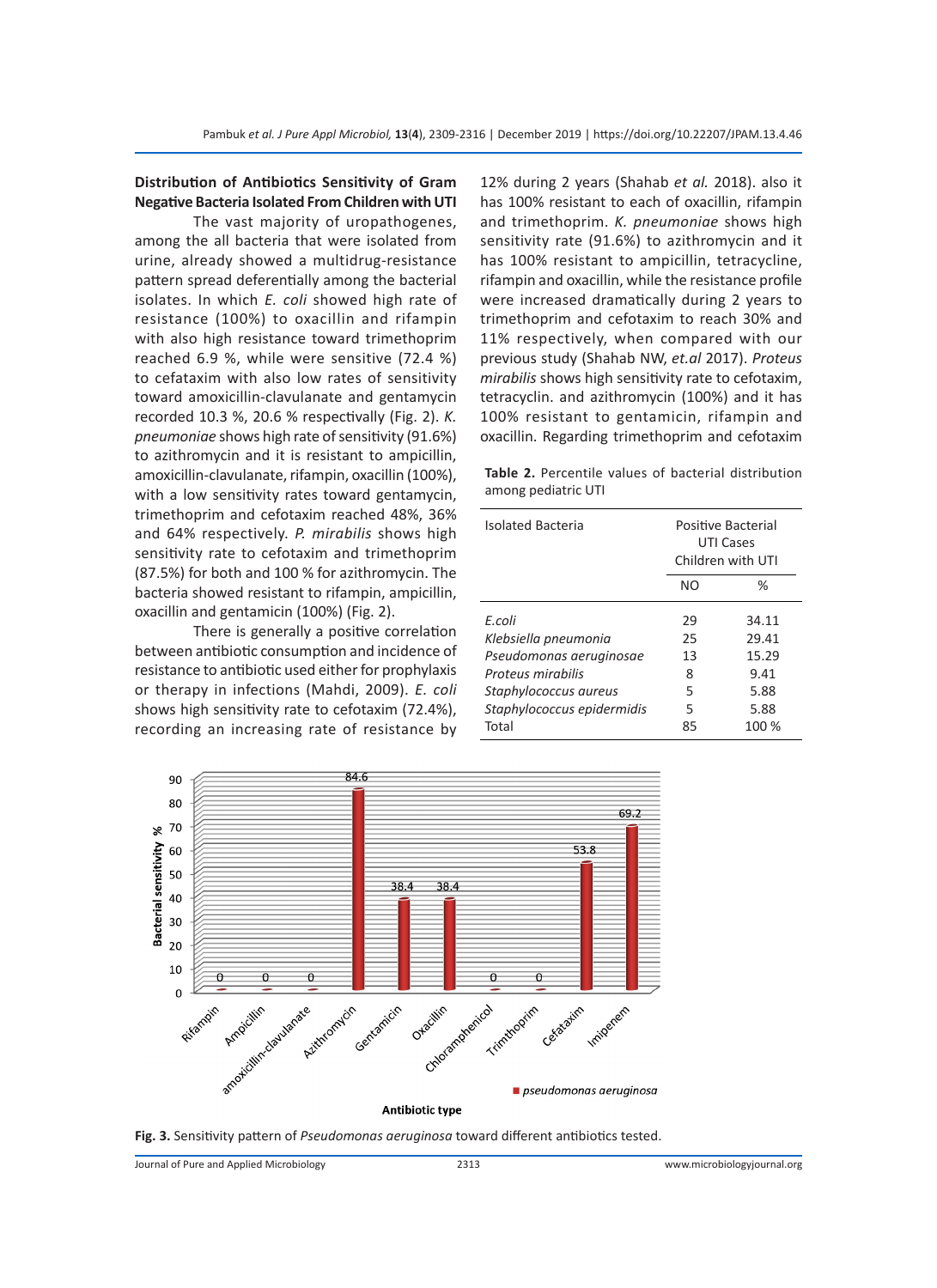the resistance pattern increased by 12.5% for both antibiotic. The resistance pattern is increasing gradually in the city of Kirkuk since we recorded an effective similar antibiotics against bacterial cause of UTI 10 years ago (Issa *et al.* 2007)

Regarding *P. aeroginosae*, the bacteria showed high sensitivity rate to azithromycin (84.6% ). Furthermore, the sensitivity rates of the bacterial isolates toward gentamicin, oxacillin, cefotaxim recorded a values of 38.4%, 38.4% and 53.8% respectively. When compared to our previous study there is also further increase in resistance toward azithromycin, gentamicin and oxacillin by recording 14 %, 11.6 % and 11.6 % of resistance rates respectively.

The striking results of the present study was to find the resistant bacterial isolates of *P. aeroginosae* toward imipineme. Precisely, 4 (31.8%) out of 13 UTI isolates was found to be resistant to imipineme. The sensitivity rate was found to be 69.2% (Fig. 3).

*P. aeruginosa* showed a high sensitivity rate to azithromycin (84%) and the resistance rate was to ampicillin (100%). The current study is in agreement with Kandela (Kandela,2011) who reports that multi resistance to antibiotics ranging between antibiotics, and all *K. pneumoniae* UTI isolates were resistant 100% to ampicillin, amoxicillin-clavulanate. (Amin *et al.,* 2009) in his study found that Gram negative bacilli were responsible for UTI infections, the most common isolated bacteria from urinary infections were *E. coli* and the most effective antimicrobial agents were azithromycin against Gram negative bacilli.

The highly sensitivity of all bacterial isolates to azithromycin lead to consider that this drug is the best for treatment of UTI, the sensitivity of isolated gram-negative bacteria *E. coli*, *Klebsiella*  species, *P. mirabilis* and *P. aeruginosa* was most prominent to amino-glycoside (gentamicin) (Lazarevic *et al.,* 1998). Whereas ampicillin which has a significant role in the treatment of UTI has showed increased resistance rates among *E. coli and Klebsiella* species*, Klebsiella* species have natural resistance against ampicillin. *P. mirbilis* species are often sensitive to aminoglycoside and penicillin .

The use of ampicillin as single agents in the treatment of UTI may not be of great value as they have high resistance rates when compared to amikacin and gentamicin that have a great value as an empirical treatment of UTI in children above one years.

Carbepenem-resistant strains of *P. aeruginosae* have been reported in more than 50 country with different proportions and geographical distribution of the bacterial prevalence, with many CRPA strains have been identified and their dissemination is increasing gradually (Hong DJ *et al.* 2015) .

The detection of Metallo-β- Lactamase producing *P. eaurogenosa* was done on phenotypic basis. Further genotypic based studies is necessary to disclose the exact type of this resistant bacteria, by detecting such as imipenemase (IMP) producing, Verona integron-encoded (VIM), Sao Paulo metallo-beta-lactamase (IMP), German imipenemase (GIM), Seoul imipenemase (SIM) and NDM encoding genes by performing polymerase chain reaction technique.

The recommendation disclosed to health care personnel is to promote their care and activate health promotion teams, to strictly ensure that the standard measures for infection prevention and control (IPC) and all the important policies regardingly are precisely implemented; highly regulated antibiotic stewardship is done ; integrated patient education activities and counseling is ongoing; and ensure the availability of a good quality microbiology diagnosis approach. All the above precautions is needed to be fulfilled in every single medical facility across the country .

The ability of Metallo-β- Lactamase producing *P. eaurogenosa* to spread and detected in community based pediatric UTI, implies the possibility for numerous new MBL cases to be detected in the near future especially the nosocomial dissemination. If we look at the nature of spreading, a rapid emergence of new MBL cases might be expected in all medical settings in Iraq. Medical center-based study in each province and medical sector is urgently in need.

# **CONCLUSION**

*E. coli* demonstrated an increasing rate of resistance to ceftataxim during 2 years. *The same* increase in resistance pattern *thing can be concluded about K. pneumoniae* and *Proteus* toward different antibiotics. Regarding *P. aeroginosae*, there was further increase in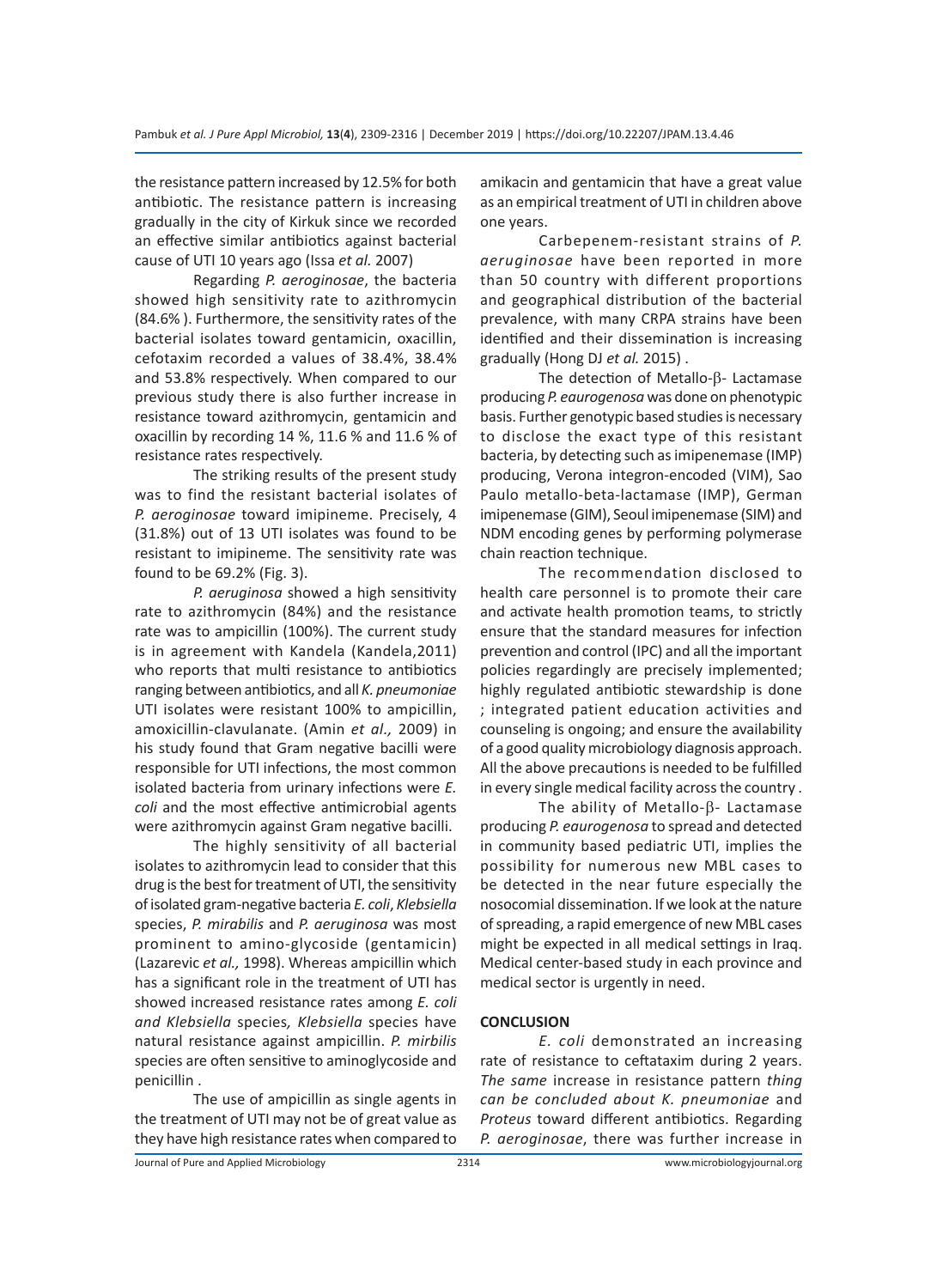resistance toward azithromycin, gentamicin and oxacillin. The striking results of the present study was to find the resistant bacterial isolates of *P. aeroginosae* toward imipineme. New emergence of Metallo-β-Lactamase producing *P. eaurogenosa* in Iraq.

# **ACKNOWLEDGEMENT**

Authors would like to acknowledge Kirkuk health directorate that allowed us to conduct this research in Kirkuk hospitals, Kirkuk pediatric hospital and Kirkuk General Hospital. Apart from that, other private clinics and laboratories assisted our work. Our thanks and appreciation goes to the staff, laboratory worker at pediatric Hospitals, private clinics and laboratories for their help during the sampling.

# **CONFLICTS OF INTEREST**

The authors declare that there is no conflict of interest.

# **FUNDING**

None.

# **AUTHORS' CONTRIBUTION**

All authors listed have made a substantial, direct and intellectual contribution to the work, and approved it for publication.

### **DATA AVAILABILITY**

All datasets generated or analyzed during this study are included in the manuscript and/or the Supplementary Files.

# **ETHICS STATEMENT**

The study is approved by the research ethics board of Kirkuk health directory No. 18255. Also approved by the ethics board by the University of Tikrit Written informal consent was obtained from patients (or substituted decisionmakers).

### **REFERENCES**

- 1. Schnarr, J., Smaill, F. Asymptomatic bacteriuria and symptomatic urinary tract infections. *Eur J Clin Invest*; 2008; **38**(2): 50–57. https://doi.org/10.1111/j.1365- 2362.2008.02009.x
- 2. Ojo, O.O., and Anibijuwon, I.I. Urinary tract infection among female students residing in the campus of the University of Ado Ekiti, Nigeria. *Afr. J. Microbiol. Res.,*

2010*;* **4**(12): 1195-1198.

- 3. Buonsenso, D., Cataldi, L. Urinary tract infections in children: a review. *Minerva Pediatr*, 2012; **64**: 145-57.
- 4. Larcombe, J. Urinary tract infection inchildren. *BMJ*, 1999; **31**: 173-5. https://doi. org/10.1111/j.1469-0691.1999.tb00806.x
- 5. Tanagho, Emil A., Mcaninch, Jack, W. Smith's General Urology. United States of America: McGraw-Hill companies Inc. Bacterial Infections of the genitourinary, 2004.
- 6. Dulczak, S., Kirk. Overview of the evaluation, diagnosis, and Management of urinary tract infections in infants and children, *Urologicnursing*, 2005; Available:http:// www.medscape.com/viewarticle/507162.
- 7. Heffner, V., Gorelick, M. Pediatric Urinary Tract Infection. *Clin. Ped. Emerg. Med.*, 2008; **9**: 233-237. https://doi.org/10.1016/j.cpem.2008.09.009
- 8. Manges AR, Natarajan P, Solberg OD, Dietrich PS, Riley LW. The changing prevalence of drug-resistant *Escherichia coli* clonal groups in a community: evidence for community outbreaks of urinary tract infections. *Epidemiol. Infect.*, 2006; **2**: 425–31. https:// doi.org/10.1017/S0950268805005005
- 9. Kahan NR, Chinitz DP, Waitman DA, Dushnitzky D, Kahan E, Shapiro M. Empiric treatment of uncomplicated urinary tract infection with fluoroquinolones in older women in Israel: another lost treatment option? *Ann Pharmacother.*, 2006; **12**: 2223-7. https://doi. org/10.1345/aph.1H396
- 10. Gupta K, Scholes D, Stamm WE. Increasing prevalence of antimicrobial resistance among uropathogens causing acute uncomplicated cystitis in women. *JAMA*, 1999; **281**: 736–8. https://doi.org/10.1001/jama.281.8.736
- 11. Pitout JD, DB Gregson, L Poirel, J McClure, P. Le and DL Church. Detection of *Pseudomonas aeruginosa* producing metallo-B-lactamases in a large centralized laboratory. *J. Clin. Microbiol.,* 2005; **43**(7): 3129-3135. https://doi.org/10.1128/JCM.43.7.3129-3135.2005
- 12. Morales E., F. Cots, M. Sala, M. Comas, F. Belvis, M. Riu, M. Salvado, S. Grau, J.P. Horcajada, M.M. Montero and others. Hospital costs of nosocomial multi-drug resistant *Pseudomonas aeruginosa* acquisition. *BMC Health Serv. Res.*, 2012; **12**: 122. https://doi. org/10.1186/1472-6963-12-122
- 13. Shahab NW, Chatin IA Pambuk, Sabah MS. Isolation and Identification of bacteria causing urinary tract infections in children in Kirkuk city. *Tikrit Journal of Pure Science*, 2017 ; **22**(2): 8-12
- 14. Patel J.B., F.R. Cockerill, J. Alder, P.A. Bradford, G.M. Eliopoulos, D.J. Hardy, J.A. Hindler, S.G. Jenkins, J.S. Lewis, L.A. Miller and others. *Performance standards for antimicrobial susceptibility testing*; *twenty fourth informational supplement*. M100-S24. *CLSI*, 2014; **34**(1): 1-219.
- 15. Alexander, S.K. and Street, D. Microbiology: photographic Atlas for laboratory.21thed.Jones and Bartlett publishers, Boslon. Inc.New York, 2001.
- 16. Naber, KG., Wullt, B., Wagenlehner, F.M. Antibiotic treatment of uncomplicated urinary tract infection premenopausal women. *Inter. J. antimicrob agents*, 2011; **285**: 21-35. https://doi.org/10.1016/j. ijantimicag.2011.09.003